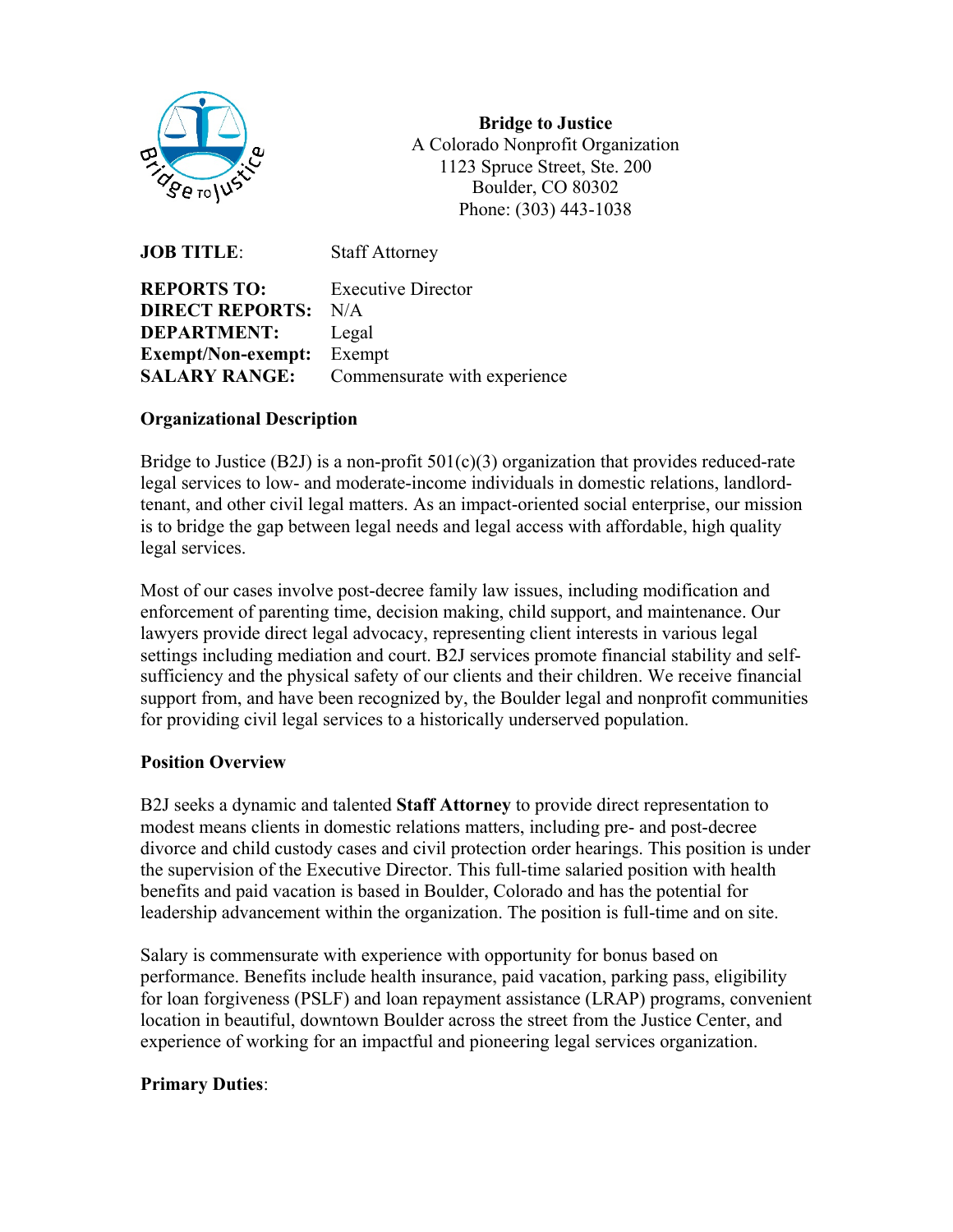- Provide direct representation of adult clients in domestic relations proceedings, including pre- and post-decree divorce and child custody cases and civil protection order hearings;
- Develop relationships and collaborate with agency partners, including funders, referral sources, and other organizational allies;
- Participate in case review and team meetings, performance evaluations.

# **Candidate Requirements**:

All candidates must demonstrate a sincere interest and passion for B2J's vision, mission and organizational values. Please review our website at

**www.boulderbridgetojustice.org** for more information about B2J's history, mission and program initiatives prior to submitting an application. Other requirements include:

- J.D. from an accredited law school;
- Licensed and in good standing to practice law in Colorado;
- Minimum 2 years practice experience in domestic relations. Clerkship experience on a domestic relations docket will count towards this requirement;
- Exceptional written communication skills conveying content, analysis, grammar, and persuasion for motions, pleadings, and legal briefs;
- Exceptional oral communication skills, as demonstrated by experience in trial litigation, mediation, negotiation, depositions, public speaking, or other presentations;
- Must be comfortable with a fast-paced professional environment in which team work and communication are essential;
- Must be comfortable establishing and maintaining a relationship with the client from initial consultation through disposition at trial;
- Strong time-management skills and an ability to manage an active caseload and multi-task a variety of cases;
- Acceptance of stressful periods of work during busy times, such as trial preparation;
- Strong work ethic and availability to work occasional nights and weekends, as needed;
- Creative critical thinker poised for future leadership in the access to justice movement;
- Valid driver's license, dependable vehicle, and valid insurance;
- Demonstrated competence in working with diverse and low- and moderateincome clients; and
- Fluency in Spanish is preferred but not required.

# **Travel Requirements:**

Work requires some local travel for court hearings and mediation.

## **Application Procedures:**